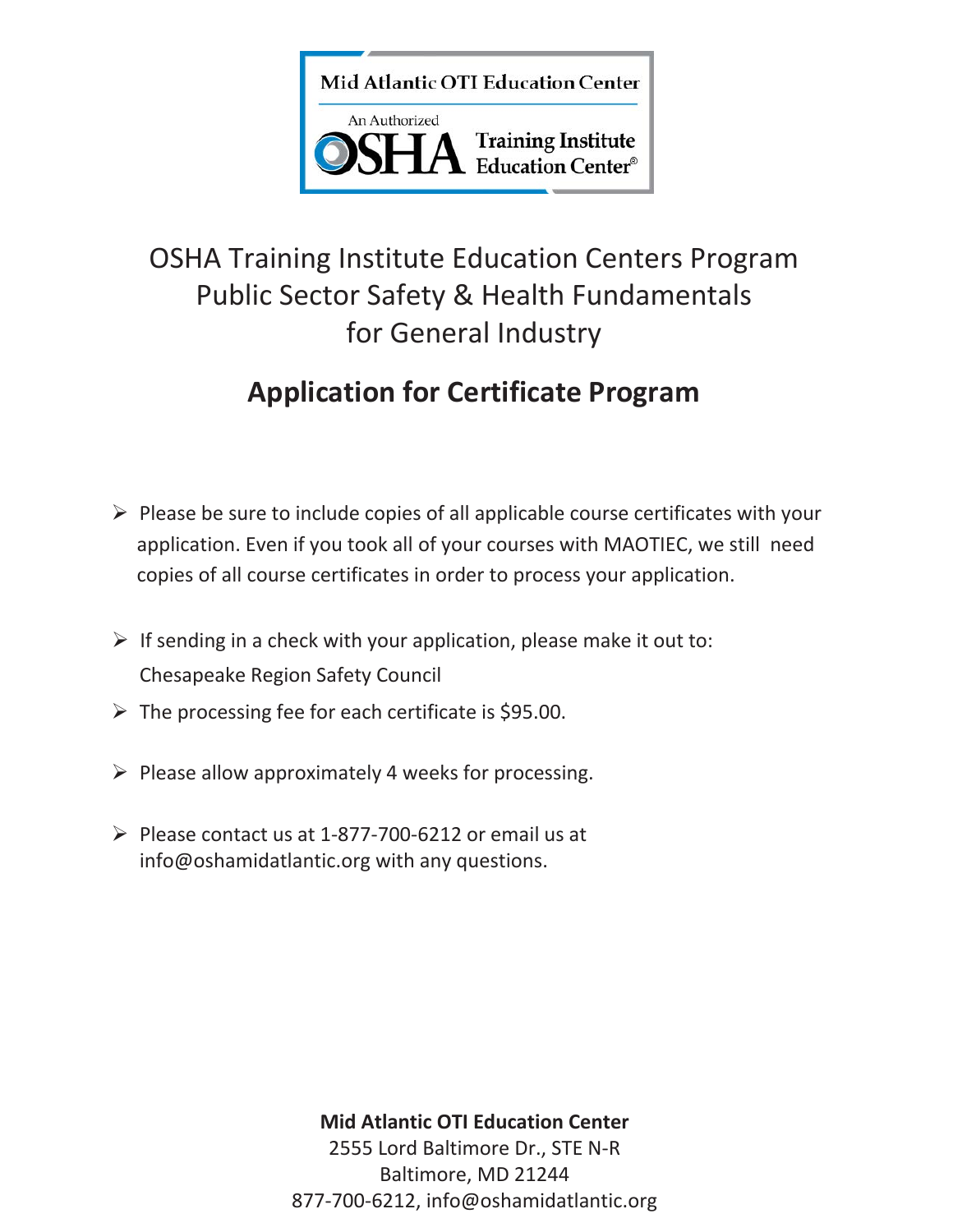# **OSHA Training Institute (OTI) Education Centers Program Public Sector Safety & Health Fundamentals for General Industry Application for Certificate Program**

**Read instructions before completing this form.** 

**Submit completed forms to:**

#### **MID-ATLANTIC OTI EDUCATION CENTER 2555 Lord Baltimore Drive, Suite N-R Baltimore, MD 21244 E-MAIL: info@oshamidatlantic.org / FAX: 410-281-1350**

It is the responsibility of the applicant to ensure all required and elective courses have been completed prior to submitting this application. An application processing fee of \$95 is due at the time of application. Please submit copies of this completed and signed Application for Certificate Program and all necessary documentation that verifies successful completion for each course to the authorized OTI Education Center listed above.

## **Requirements to complete the certificate program:**

Participants must complete a minimum of seven (7) courses, comprised of required and elective courses that include a minimum of 68 contact hours of training through the OTI Education Centers Program to complete the *Public Sector Safety & Health Fundamentals for General Industry* certificate program.

- Participants must have completed the three (3) required courses listed below in Item #6 for a minimum of 39 contact hours of training.
- **Participants must have completed a minimum of four (4) elective courses that include a** minimum of 29 contact hours of training from the list below in Item #6.

|    | <b>Applicant Information - Please type or print</b>                                                                                                                                     |       |              |                    |                   |    |                     |              |  |                   |  |  |
|----|-----------------------------------------------------------------------------------------------------------------------------------------------------------------------------------------|-------|--------------|--------------------|-------------------|----|---------------------|--------------|--|-------------------|--|--|
| 1. | <b>Applicant Name:</b>                                                                                                                                                                  |       |              |                    |                   | 2. | Title:              |              |  |                   |  |  |
| 3. | Company:                                                                                                                                                                                |       |              |                    |                   | 4. | E-Mail:             |              |  |                   |  |  |
| 5. | <b>Applicant Address</b>                                                                                                                                                                |       |              |                    |                   |    |                     |              |  |                   |  |  |
|    | Company:                                                                                                                                                                                |       |              |                    |                   |    |                     |              |  |                   |  |  |
|    | Address:                                                                                                                                                                                |       |              |                    |                   |    |                     |              |  |                   |  |  |
|    |                                                                                                                                                                                         |       |              |                    |                   |    |                     |              |  |                   |  |  |
|    |                                                                                                                                                                                         | City: |              |                    |                   |    |                     | State:       |  | ZIP:              |  |  |
|    | Phone:                                                                                                                                                                                  |       |              |                    | Fax:              |    |                     |              |  |                   |  |  |
| 6. | I have completed the following course(s) (Please attach a copy of your course completion certificate for each applicable course):<br><b>Required Courses</b><br><b>Elective Courses</b> |       |              |                    |                   |    |                     |              |  |                   |  |  |
|    | <b>OSHA #511</b>                                                                                                                                                                        |       | $\mathbf{L}$ | <b>OSHA #521</b>   |                   |    | <b>OSHA #7005</b>   |              |  | <b>OSHA #7200</b> |  |  |
|    | <b>OSHA #7500</b>                                                                                                                                                                       |       |              | <b>OSHA #2255</b>  |                   |    | OSHA #7100 or #2045 | $\mathbf{L}$ |  | <b>OSHA #7205</b> |  |  |
|    | <b>OSHA #7505</b>                                                                                                                                                                       |       | L            | <b>OSHA #3095</b>  |                   |    | <b>OSHA #7105</b>   | $\mathsf{L}$ |  | <b>OSHA #7210</b> |  |  |
|    |                                                                                                                                                                                         |       |              | OSHA #7300 or 2264 |                   |    | <b>OSHA #7115</b>   | $\mathsf{L}$ |  | <b>OSHA #7845</b> |  |  |
|    |                                                                                                                                                                                         |       |              |                    | <b>OSHA #7000</b> |    |                     |              |  |                   |  |  |

#### **7. Statement of Certification**

*The information I have included herein and submitted to the OTI Education Center (or its designee) is true and accurate.*

#### **Applicant Signature: Date:**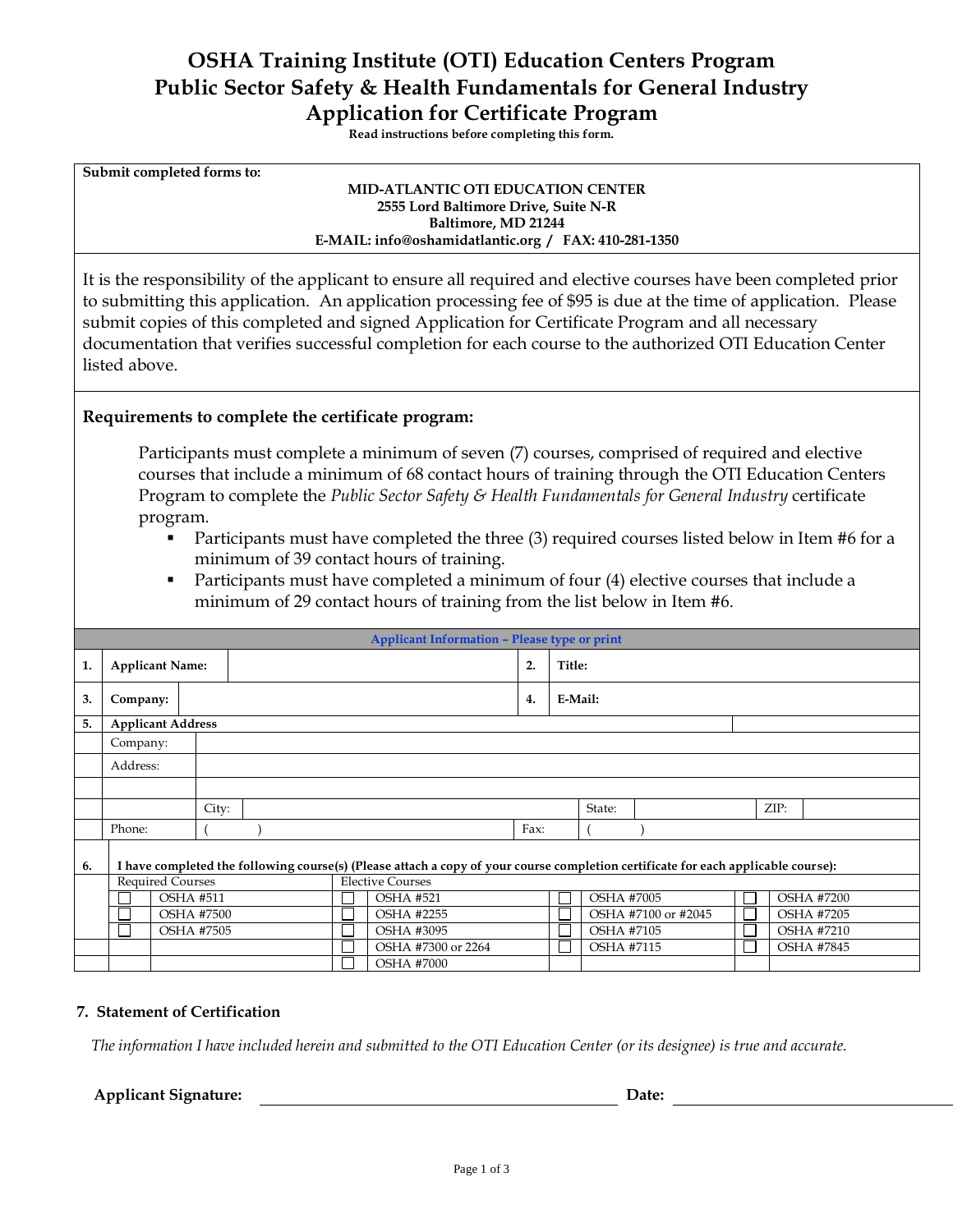# **OSHA Training Institute (OTI) Education Centers Program Public Sector Safety & Health Fundamentals for General Industry Application for Certificate Program**

**Read instructions before completing this form.** 

# **THIS PAGE IS USED FOR INTERNAL PURPOSES ONLY**

| <b>OFFICE USE ONLY</b>                   |                                                 |       |                                                              |                               |      |                                                                                 |        |  |      |  |
|------------------------------------------|-------------------------------------------------|-------|--------------------------------------------------------------|-------------------------------|------|---------------------------------------------------------------------------------|--------|--|------|--|
| Check One:                               |                                                 |       |                                                              | Approving Authority Signature |      |                                                                                 |        |  |      |  |
| П                                        | Approved                                        | П     | Date                                                         |                               |      |                                                                                 |        |  |      |  |
| 1.                                       | Approving Authority Name:                       |       |                                                              | 2.                            |      | Title:                                                                          |        |  |      |  |
| 3.                                       | OTI Education Center:                           |       |                                                              | 4.                            |      | E-Mail:                                                                         |        |  |      |  |
| 5.                                       | Approving Authority Address                     |       |                                                              |                               |      |                                                                                 |        |  |      |  |
|                                          | Address:                                        |       |                                                              |                               |      |                                                                                 |        |  |      |  |
|                                          |                                                 |       |                                                              |                               |      |                                                                                 |        |  |      |  |
|                                          |                                                 | City: |                                                              |                               |      |                                                                                 | State: |  | ZIP: |  |
|                                          | Phone:                                          |       |                                                              |                               | Fax: |                                                                                 |        |  |      |  |
| If not approved, please indicate reason: |                                                 |       |                                                              |                               |      |                                                                                 |        |  |      |  |
|                                          | Applicant did not complete the required courses |       |                                                              | $\Box$                        |      | Applicant did not complete four of the elective courses                         |        |  |      |  |
|                                          | courses                                         |       | Applicant did not submit documentation of completion for all | $\mathcal{L}_{\mathcal{A}}$   |      | Applicant did not complete a minimum of 29 contact hours<br>of elective courses |        |  |      |  |
|                                          | Applicant did not sign form                     |       |                                                              | П                             |      | Applicant did not complete the minimum 68 contact hours                         |        |  |      |  |
|                                          | Application processing fee was not paid         |       |                                                              | $\mathcal{L}_{\mathcal{A}}$   |      | Other (please explain):                                                         |        |  |      |  |

Process for review and approval:

- The OTI Education Center will review this form for accuracy and ensure that appropriate supporting documentation is attached.
- If this form is not approved, the OTI Education Center will notify the applicant in writing with the reason.
- If the form is approved, the OTI Education Center will send the completed form and all supporting documentation to the Directorate of Training and Education (DTE) at the following address:

Director Office of Training Program and Administration OSHA Directorate of Training and Education 2020 S. Arlington Heights Road Arlington Heights, IL 60005-4102

- Upon receipt, DTE will process the program certificate, to include the applicant's name and issue date, and will mail the program certificate to the OTI Education Center. DTE will contact the OTI Education Center with any questions or concerns.
- The authorized OTI Education Center is responsible for issuing the program certificate to the student.